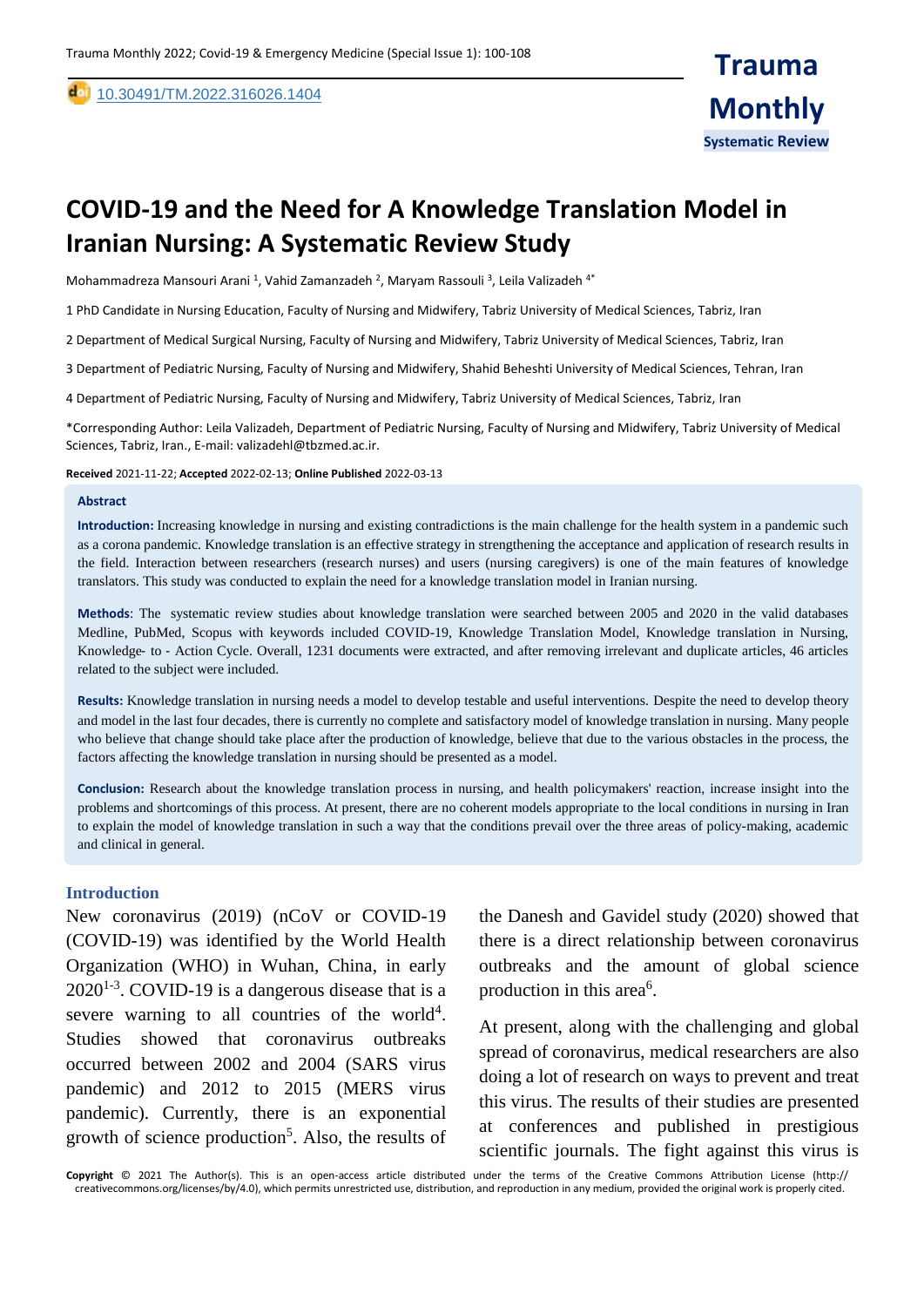being carried out universally and comprehensively in all countries. However, control of this pandemic has been restricted because it is novel, and there is low information about the pathogenicity<sup>7</sup>. In this regard, the Knowledge Translator Unit of the University of Cape Town, Elsevier and many world-renowned centers help manage coronary heart disease. They educate the general public and medical staff, especially nurses, about its care and treatment methods. They have published scientific products from around the world. However, due to the rapid and sometimes contradictory nature of the COVI-19 scientific output, all centers have stated that they are not responsible for applying this information in clinical practice. Healthcare professionals strongly recommend that this information be used. Consultation with competent authorities is necessary. Therefore, it is the duty of knowledge users (nurses) to ensure that the information contained in this document is appropriate with the essential care and services for each of their patients and geographical areas<sup>8</sup>. In their study, Ashrafi Rizzi et al. Expressed the challenges related to Corona in information diversity, information audience diversity, media diversity, variety in information stability and public health literacy, strategy and program inconsistency<sup>9</sup>. Amiri et al. also stated in their review study that the most crucial challenge in the progression of COVID-19 disease is the problems related to acquiring knowledge<sup>10</sup>. Here, the importance of knowledge translation in the right way and having a model becomes clear. Today, societies expect universities to respond to their needs. This is possible through the transfer and exchange of knowledge between the university, as a producer of knowledge and organizations and the community as a recipient of knowledge. The university (as one of the principal sources of knowledge development) should have a good relationship with the organizations that consume knowledge. So that effectively transfer knowledge to the organizations. of the main parts of knowledge transfer is the translation of research findings into

the language of the audience and stakeholders $^{11}$ . Knowledge translation is a dynamic interactive process between researchers, and research users, including the production, dissemination, exchange and ethical application of knowledge, which leads to health promotion and the provision of more effective health services to strengthen the health system<sup>12</sup>. Various definitions have been proposed by other institutions, such as the United States National Disability Research Center and the World Health Organization (WHO). A common element between these definitions is the actual use of knowledge, beyond the mere dissemination of knowledge. To ensure the application of knowledge in clinical decision making, the production of summaries and dissemination of knowledge alone is not sufficient $13$ .

Health care systems face the challenge of connecting the gap between what we know and do. This gap is called the knowledge transfer gap, and knowledge translation has emerged as a possible response to this challenge. In medical education, decision-making based on evidence is essential for using research to improve the quality of health services<sup>14</sup>. Filling the gap between research and practice in health, whether providing more appropriate clinical care by service providers or decision-making and policy-making in the health system, requires linking study and training and closing the researchers and decision-makers together<sup>15</sup>. The gap between knowledge production and its use in the health sector can have dire consequences for society, especially patients. In other words, research and evidence have a massive impact on policies and practices, and in the field of health, bringing evidence into action and using it can improve the lives of millions<sup>16</sup>.

If the knowledge produced is not used in practice, it will incur irreparable costs and damages for individuals and society. The necessary infrastructure must be provided to use this knowledge. One of these factors is to create a suitable platform for communication and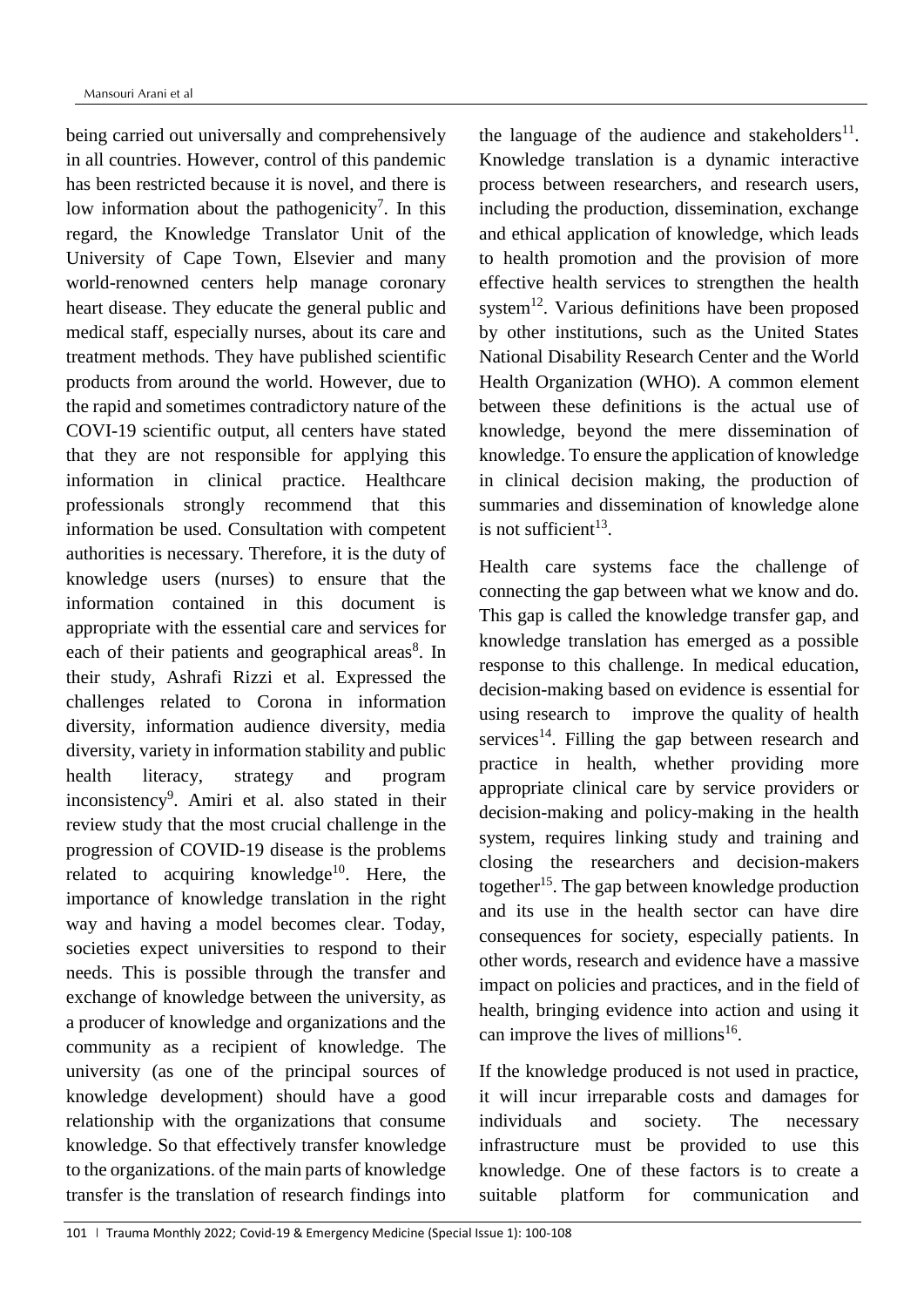interaction between researchers and consumers of knowledge. The concept of knowledge translation is closely related to the application of knowledge in the clinic and has recently become popular in the health sciences. To preserve life and prevent disease and disability, accelerate the cycle of knowledge-to-action, strengthen the health care system, knowledgeable and informed decisionmaking and policy-making, and obtain feedback from the research target group, the need to implement the knowledge translation process in organizations. Research and other related health care centers are increasingly being  $felt^{17}$ . It is currently believed that effective use of research findings in clinical practice improves the quality and cost of health and treatment<sup>18</sup>. Knowledge translation is an effective strategy in strengthening the acceptance and application of research results in the field. The increasing importance of knowledge in the present age forces individuals and organizations to pay more attention to knowledge management, production, transfer, and knowledge translation. Over time, the importance of transferring and translating knowledge and using research results for health sector decision-makers has increased in developed and developing countries. On the other hand, low-income countries also face many challenges in applying knowledge due to a lack of resources <sup>19</sup>.

Interaction between researchers (research nurses) and users (nursing caregivers) is one of the main features of knowledge translation that this interaction in intensity, complexity, level of interaction, context importance (physical, structural, organizational and social factors)<sup>20</sup>; And knowledge users are different. To knowledge translation be used in health-related approaches, such as familiarity with knowledge translation, identifying problems related to relevant research, expanding collaboration between researchers and knowledge users, developing and using the knowledge translation model, and including. knowledge translation in the research budget. The

quality of clinical research<sup>21</sup>, the accuracy of interventions, and the reliability of information should be considered<sup>22</sup>. Health systems research and its evidence are not effective, and health systems managers haven't the skills, tools, and capacities to find and use evidence  $23-24$ . Therefore, paying attention to the methods and models of knowledge translation is vital  $^{25}$ . The knowledge translation models can use to achieve research results. Models find and determine the role of participation of researchers and users <sup>26</sup>. Medical staff, including physicians and nurses, are at the forefront of the fight against coronavirus  $27$ . With the onset of the coronavirus, one of the main contributors to this phenomenon is health workers, especially nurses. The effects of this phenomenon on the individual and health organizations can be studied and considered. Increasing knowledge production, existing contradictions, and instability of newly produced knowledge are main challenges for the health system, especially for nurses. Understanding the knowledge translation model in nursing can be a solution to the challenges in the correct approach. Understanding the knowledge translation model in nursing can be a solution to the challenges in the correct approach. The practical use of new knowledge and discovering the obstacles in this method can cause the procedure to be more accurate<sup>12</sup>. Therefore, this study was conducted to explain the need for a knowledge translation model in Iranian nursing.

# **Methods**

In this present systematic review, a research group of knowledge translators was formed to determine the type of papers, search method, and inclusion and exclusion criteria. Then two researchers (first author and librarian specializing in systematic database search) independently searched for articles on knowledge translation in nursing at Medline, PubMed, Scopus from 2005 to July 2020 without any language restrictions. Search strategy using keywords, Knowledge Translation Model Nursing, Knowledge translation, Knowledge ‐ to ‐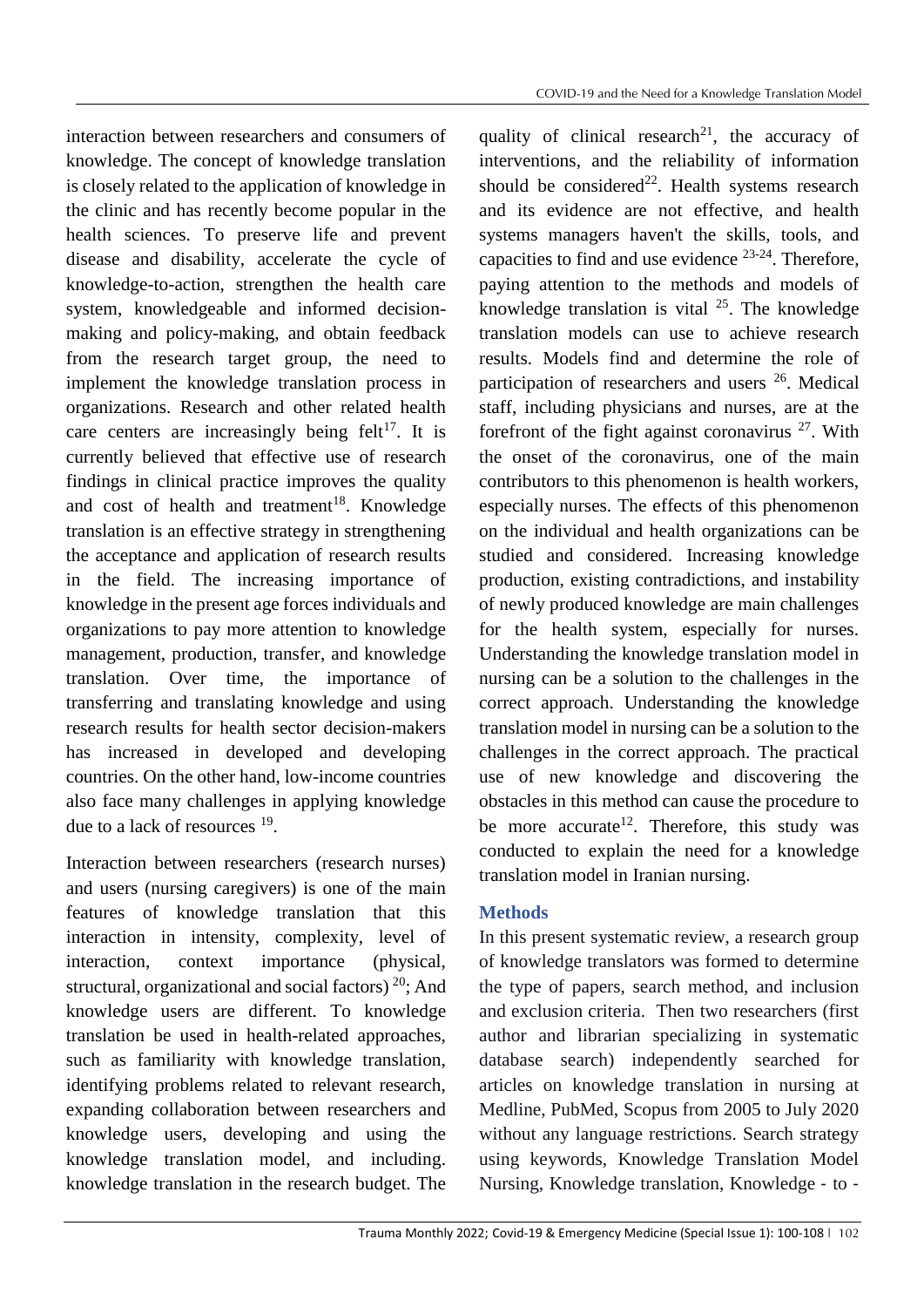Action Cycle COVID-19 and AND, OR, NOT indexes were the main articles in English and Persian. The initial search resulted in 1231 records. Subsequently, 47 duplicate articles were removed from the study, and the total number of identified records was 1184. Ultimately, 46 related articles were included for identification. The process of identifying, evaluating, and selecting articles based on preferential reporting items for systematic review and meta-analysis (PRISMA) is presented in Figure  $1^{28}$ .

Data evaluation: Data extraction was completed independently by two people (first author and librarian specializing in systematic database search) based on search terms in Medline, PubMed, Scopus databases to achieve the purpose of the study. The qualifications of the articles were discussed in the research team. If there was a dispute, they reviewed the material to reach an agreement.



Figure 1: The process of identifying, evaluating, and selecting articles based on preferential reporting items for systematic review and metaanalysis (PRISMA).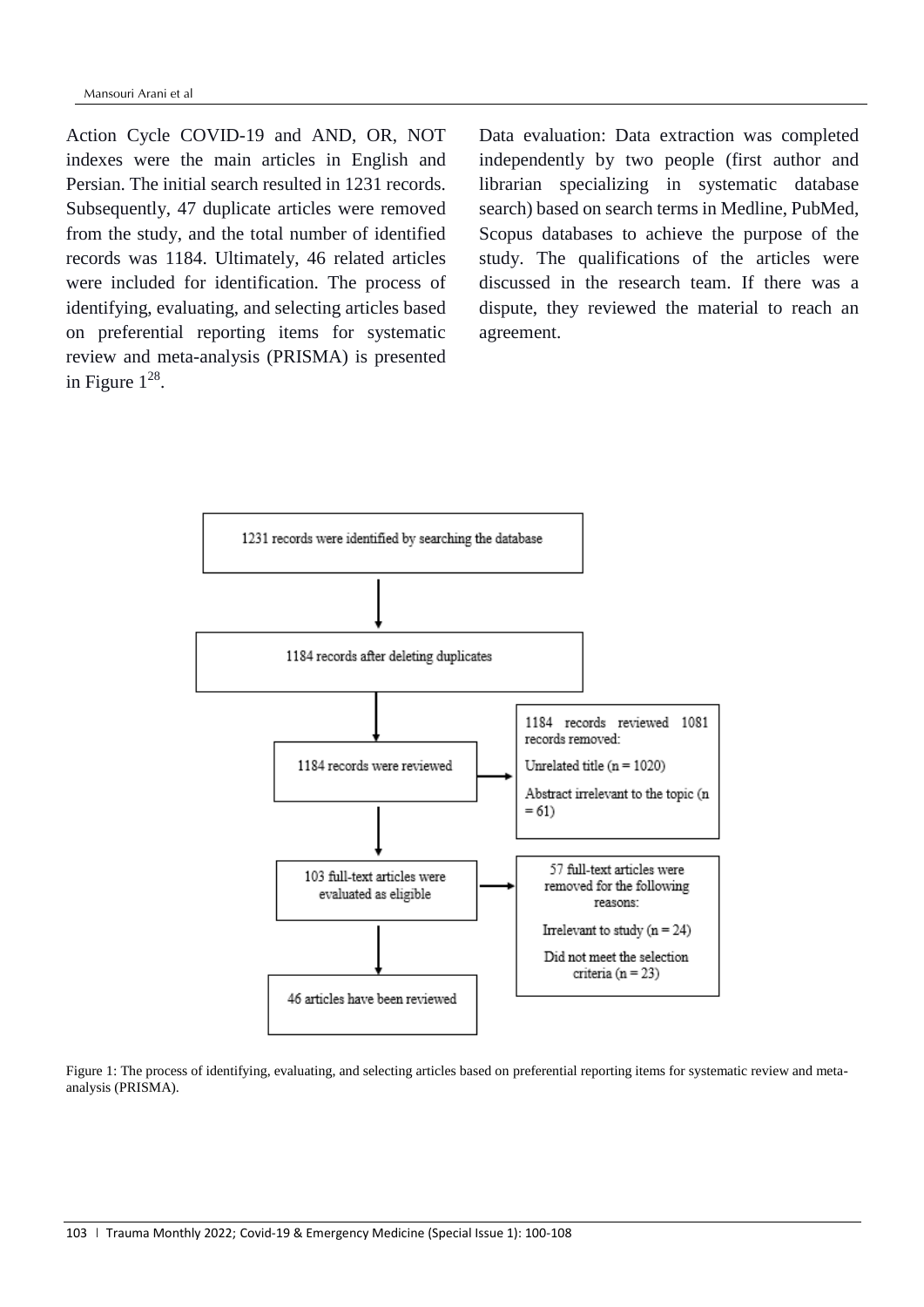# **Results**

In reviewing the literature, it was found that the boundaries between knowledge translators, guidelines and evidence-based practice and knowledge transfer should be identified as a prerequisite, then the need for a knowledge translator model in nursing should be addressed.

# **Relationship and difference between guideline and knowledge translator**

The knowledge or evidence pyramid indicates the hierarchical classification of medical studies based on the degree of validity and bias in clinical evidence reporting, with the explanation that the higher we go from the bottom of the pyramid, the more credible the evidence and the lower the level of bias. The use of pyramid evidence, including clinical trial studies, synthesized or meta-analytical studies, and guidelines, is emphasized in translating knowledge<sup>29</sup>. Therefore, one way to translate knowledge can be to use guidelines<sup>30</sup>. The guidelines are a combination of the best evidence available to support decision-making about the organization and the provision of health care by physicians, managers, and policymakers. But population-based studies show that guidelines provided by leading organizations for conditions chronic and acute are rarely used $31$ . Passive and passive dissemination of instructions (guides) to health care professionals is not enough to change practices. Martin et al. (2003) found that three weeks after sending the National Asthma Diagnosis and Treatment Guide to New Zealand GPs, only 46% of specialists could find the location of the instructions received. 12 % have studied them thoroughly and only 20 % of the performance changes have been due to instructions<sup>32</sup>. Given the nature and importance of knowledge in health systems, the question arises as to why some of the evidence-based clinical guidelines are not used or strongly resisted  $33$ . In the face of a wealth of information and burnout among health professionals, there is evidence that active dissemination with a simple practical message may also be effective  $23$ . According to articles, knowledge translation is a framework for active and effective dissemination. The knowledge translation cycle for healthcare professionals is a framework for designing and testing effective intervention strategies to improve and enhance the implementation of guidelines  $32,34$ .

# **Relationship between knowledge translation and medicine or evidence-based practice:**

The idea of bridging the gap between research and practice in recent decades with different names such as knowledge transfer in the 1970s, application of knowledge in the 1980s, evidencebased practice in the 1990s, and in Finally, after 2000, the term knowledge translator was coined by the Canadian Institute for Health Research with a new perspective<sup>35</sup>. Knowledge translator<sup>36</sup> tries to close the gap between knowledge production and consumption by targeting knowledge users and shortening the delivery time of research results to the clinic and practice. Evidence-based medicine (EBM) is the proper use of the accumulated evidence available to guide clinical decisions. KT is designed to accelerate the consumption of recent research. While KT focuses primarily on developing and producing the best knowledge for the right audience in a short period, EBM focuses on the quality of knowledge and clinical decision making<sup>37</sup>. Stetler discusses translation / application research as one of the components of evidencebased practice development<sup>38</sup>. WHO also considers evidence-based practice as a result of the introduction and familiarity with knowledge  $translators<sup>39</sup>$ .

# **The difference between knowledge translation and knowledge transfer**

Knowledge transfer is a process with a linear and passive nature that conveys the results of research to users and delivering knowledge to users does not necessarily mean the use of knowledge<sup>36</sup>. Lomas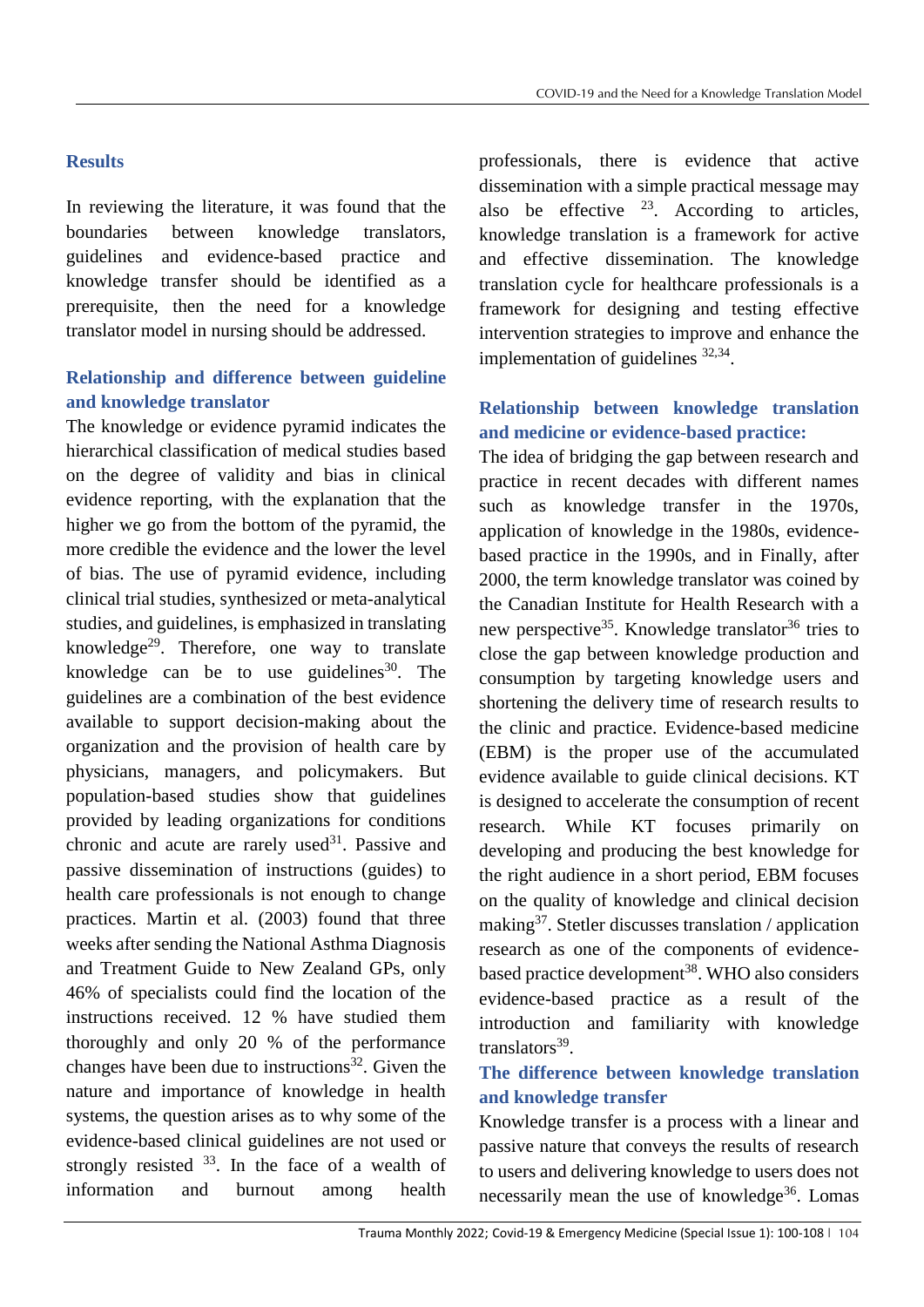has shown that this approach will not significantly change the performance of health care providers. In support of this view, Rich also states that the mere fact that the knowledge is up-to-date and related to the subject, the objective nature of the content and its presentation to the appropriate customers in a practical and usable form, do not guarantee its use<sup>25</sup>. Knowledge translation is the transferring of knowledge from research to the actual application in different places and clinical practice conditions. Knowledge translation is a complex, and multidimensional concept that requires a comprehensive understanding of its mechanisms, methods, and measurements. Also, it should be understood factors affecting the individual and environmental levels and the interaction between them<sup>40</sup>. Coronavirus (COVID-19) and the need for knowledge translation in Iranian nursing: Strategies that have so far been used to enhance the transfer of scientific achievements and their application in decision-making have not had the desired success. Therefore, "Action" is a difficult and complex task that requires several factors such as strong discipline and intellectual framework, creativity, skill, awareness, and perseverance at the organizational and individual level<sup>41</sup>. Examining much of the evidence from research implementation and practice shows that most knowledge translation strategies to improve the care of health care professionals and clients are somewhat successful<sup>42</sup>. Siddiqi et al. reviewed articles on knowledge translation in developing countries, which show that the success of these interventions is highly dependent on local (contextbased) factors<sup>43</sup>. Hosseini et al. introduced the most important barriers to knowledge translation in Iran that include lack of participation of users of research results in designing and conducting research, application of research results by end users, insufficient financial resources, equipment and time to prepare appropriate content for the research audience, lack of structure (office or unit) Organizational), the necessary manpower, a specific method and process to strengthen

knowledge translation activities such as model $14$ . Yazdizadeh et al. reported that the exploitation of knowledge in the sectors of producers and users of knowledge and the space of exchange between them at different levels have problems. The mentioned problems were classified in the axes of research characteristics, researchers and decisionmakers, human capital management and research management and programs, finally, policy in research and decision making. The lack of a precise timetable for communication between producers and users of knowledge is also one of the obstacles to achieving the ideal level of knowledge translation<sup>44</sup>.

Research is not consistently used to make decisions about health care. This lack of research to improve health is a global problem. But it is even more troubling in developing countries, as resources cannot be wasted in care that is ineffective or causes more harm due to limited resources. In addition, in developed countries, the effectiveness of some strategies to ensure the use of knowledge in policies, clinics and health improvement is not conclusive. As a result, it is in a state of ambiguity in developing countries. However, it seems that the effectiveness of these strategies is highly variable and depends on the environment. The degree of their success depends on whether they are designed based on the context or not. As a result, more research is needed on effective knowledge translation strategies in developing countries<sup>19</sup>. Annually, a significant budget is spent on research in the country. Naturally, to prevent the waste of the country's resources, the optimal use of the results of this research is essential. Therefore, trying to create a vision of knowledge translators should be to provide its principles, i.e. continuous interaction and participation of knowledge producers (researchers) and its users (professionals and health policy makers) in all stages between production and application of new knowledge, gaining feedback from stakeholders<sup>45</sup>. In the scientific field of Iran, how research affects the health system is one of the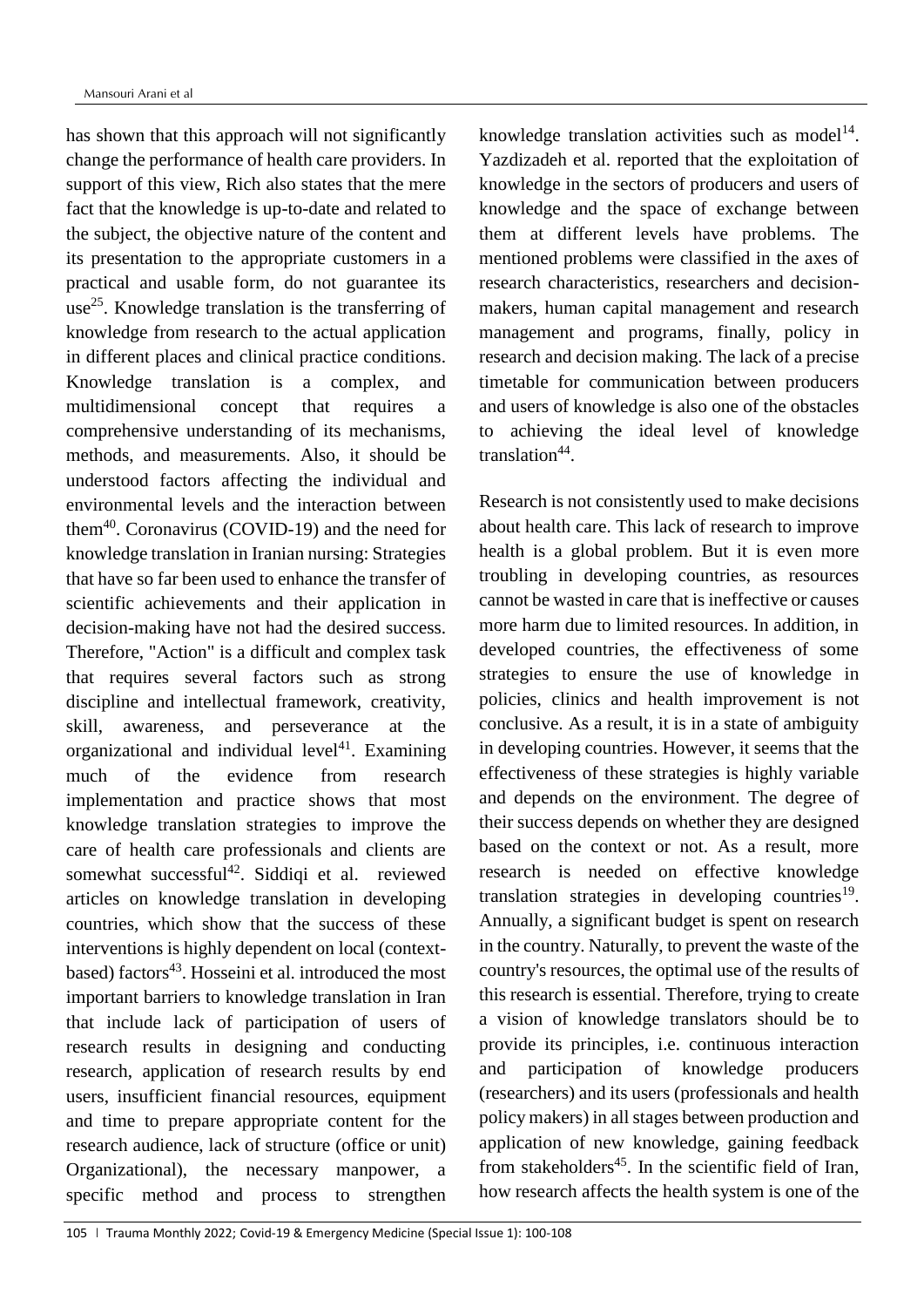main issues that has received more attention in recent years. At present, a clear picture of the extent to which researchers' research activities are adapted to the needs of the health field is not available, but the general consensus is that existing knowledge production capacities are not used optimally<sup>10</sup>. Joybari et al. showed nursing students claimed that if they witnessed the achievement of their research results, they do it well, and also, it would also

## **Discussion**

In nursing as a social and human discipline, knowledge and its application in the care process can be used in connection with world phenomena, increasing developments, identifying ways to adapt to the disease, and providing care. Methods for doing this include: pursuing knowledge (studying and searching for answers to clinical nursing phenomena), building notional theoretical models to guide the research process and its implementation, and allocating knowledge from other disciplines to increase the quality of care<sup>26</sup>. Nursing science knowledge can improve health outcomes and advance new technologies in care, so it is necessary to increase the speed of application of research results in policy and practice. Although this need is increasingly perceived, issues such as the volume of new information and insufficient time prevent it from being done properly. This trend is evident in nursing and health system research. There is little involvement of key stakeholders and a lack of participation between researchers and knowledge users in the research process. Most research groups in nursing have no legal relationship with health systems<sup>22</sup>. Many people who deal with knowledge production believe that given the many obstacles to turning research into action, the factors that affect the knowledge translation should be presented in a model way. The existence of a workable and expressive model makes the selection of intervention points better and can improve the effectiveness of research knowledge<sup>10</sup>. In this regard, Kikuchi Babian argues that the existing

satisfy them and motivate them to continue the research. It is important to note that after conducting a research project, most of the project results are communicated to the audience only through the publication and to transfer the research results to the main audience and apply them, appropriate measures (knowledge translation) are not taken. Therefore, it is necessary to implement the knowledge translation model correctly <sup>44</sup>.

models and frameworks in nursing do not correspond to different cultures. Today, nursing needs theories and models that are based on the cultural beliefs and values of the society that uses them<sup>46</sup>. A review of coronavirus studies and care processes showed that a model is needed in nursing knowledge translation to develop experimental and practical interventions. Despite the development of theory and model over the past four decades, there is no complete and satisfactory model in nursing knowledge translation<sup>47</sup>. Due to the prevailing conditions in nursing and the involvement of nurses with different people and cultures and working in patriarchal health systems, theorists, researchers, and nursing specialists are developing specific nursing models based on the cultural values of  $commu$  nities in many cases<sup>48</sup>. Therefore, knowledge translators are no exception. And according to the conditions in nursing, a suitable model should be provided.

# **Conclusion**

The conflict between the world and Iran with the Coronavirus showed that research on how knowledge translation in the field of nursing and how educational, research, health and medical institutions and managers and health policymakers react, increases insight into the problems and shortcomings of this process. At present, there are no coherent models appropriate to the local conditions in nursing in Iran to explain the model of knowledge translation in such a way that the conditions prevail over the three areas of policymaking, academic and clinical in general. In Iran, a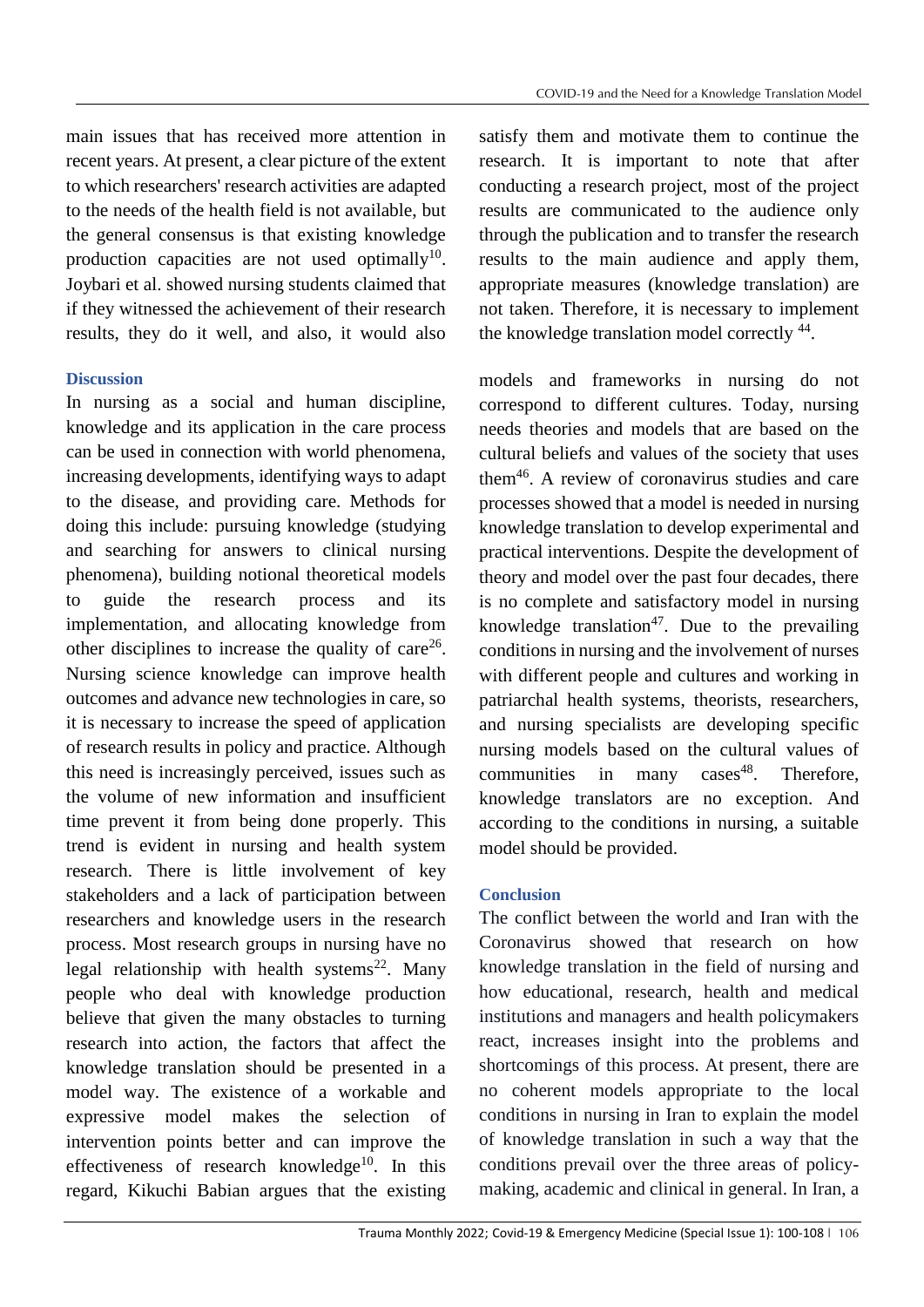study on the knowledge translation model in nursing and its challenges has not been conducted, and no model has been proposed for it. As a result, the use of studies and actions taken and approaches to translating knowledge of other countries with particular attention to the areas, experiences, and evaluation of these approaches should be considered. Studies showed that the priority of planning in many countries to apply research results in practice is the translation of knowledge. Knowledge translation strategies are planned according to the needs and resources available in each country. Establishing a community-based knowledge translation model can reduce the costs of the health system. Also, it improves the quality of services and care provided to patients and their families and ultimately increases community satisfaction (patients, families and staff). The development of a comparative model of translating nursing knowledge based on principles, resources, needs and goals is the perceived need of the health system. Therefore, a study will be conducted to design and validate a comparative model of knowledge translation in Iranian nursing.

## **Acknowledgments**

None.

## **Conflict of Interest Disclosures**

The authors declared no potential conflict of interests with respect to the research, authorship, and /or publication of this article.

## **Funding Sources**

This research is part of the doctoral dissertation on nursing entitled " Design and Validation of the Comparative Model of Knowledge Translation in Iranian Nursing " approved by the Vice-Chancellor for Research, Tabriz University of Medical Sciences, with grant code 63487.

## **Authors' Contributions**

All authors pass the four criteria for authorship contribution based on the international committee of medical journal editors (ICMJE) recommendations.

## **Ethical Statement**

This research is part of the doctoral dissertation on nursing entitled " Design and Validation of the Comparative Model of Knowledge Translation in Iranian Nursing " approved by the Vice-Chancellor for Research, Tabriz University of Medical Sciences, with ethics code IR.TBZMED.REC.1398.862.

#### **References**

1. Ciol MA, Deyo RA, Howell E, Kreif S. An assessment of 1. Zhao S, Musa SS, Lin Q, Ran J, Yang G, Wang W, et al. Estimating the unreported number of novel coronavirus (2019-nCoV) cases in China in the first half of January 2020: a data-driven modelling analysis of the early outbreak. Journal of clinical medicine. 2020;9(2):388.

Zhengli S. Team of 10 researchers at the WIV (4 February 2020). "Remdesivir and chloroquine effectively inhibit the recently emerged novel coronavirus (2019-nCoV) in vitro". Cell Research.30(3):269-71.

3. Gralinski LE, Menachery VD. Return of the Coronavirus: 2019-nCoV. Viruses. 2020;12(2):135.

4. Cui J, Li F, Shi Z-L. Origin and evolution of pathogenic coronaviruses. Nature Reviews Microbiology. 2019;17(3):181-92.

5. Bonilla-Aldana DK, Quintero-Rada K, Montoya-Posada JP, Ramнrez-Ocampo S, Paniz-Mondolfi A, Rabaan AA, et al. SARS-CoV, MERS-CoV and now the 2019-novel CoV: Have we investigated enough about coronaviruses? –A bibliometric analysis. Travel medicine and infectious disease. 2020; 33:101566.

6. Danesh F, Ghavidel S. Coronavirus: Scientometrics of 50 Years of global scientific productions. Iranian Journal of Medical Microbiology. 2020;14(1):1-16.

7. Liu X, Na R, Bi Z. Challenges to prevent and control the outbreak of COVID-19. Zhonghua liu xing bing xue za zhi= Zhonghua liuxingbingxue zazhi. 2020;41(7):994-7.

8. . Available from: https://knowledgetranslation.co.za/resources/.

9. Ashrafi-Rizi H, Kazaempour Z. The challenges of information service related to the COVID-19 crisis. Journal Mil Med. 2020;22(2):207-9.

10. Amiri P. The role of electronic health during the Covid-19 crisis: a systematic review of literatures. Journal of Health and Biomedical Informatics. 2020;6(4):358-67.

11. Danaei M, Hosseini M, Habibkhoda B, Falahi M, Shokooh F. Knowledge Translation Status at The University of Social Welfare & Rehabilitation. Journal of Medical Education Development. 2010;2(3):9-16.

12. Crossetti M, Gyes M. Knowledge translation: a challenge in providing nursing care. Revista gaucha de enfermagem. 2017;38(2):e74266.

13. Straus SE, Tetroe J, Graham I. Defining knowledge translation. Canadian Medical Association Journal. 2009;181(3-4):165-8.

14. Hosseini MA, kermanshahani F, Ahmadi S, Sadeghi T, Mirbaha S, Safarizadeh M. A Study on Status of Knowledge Translation in Qazvin University of Medical Sciences. Research in Medical Education. 2015;7(2):52-60.